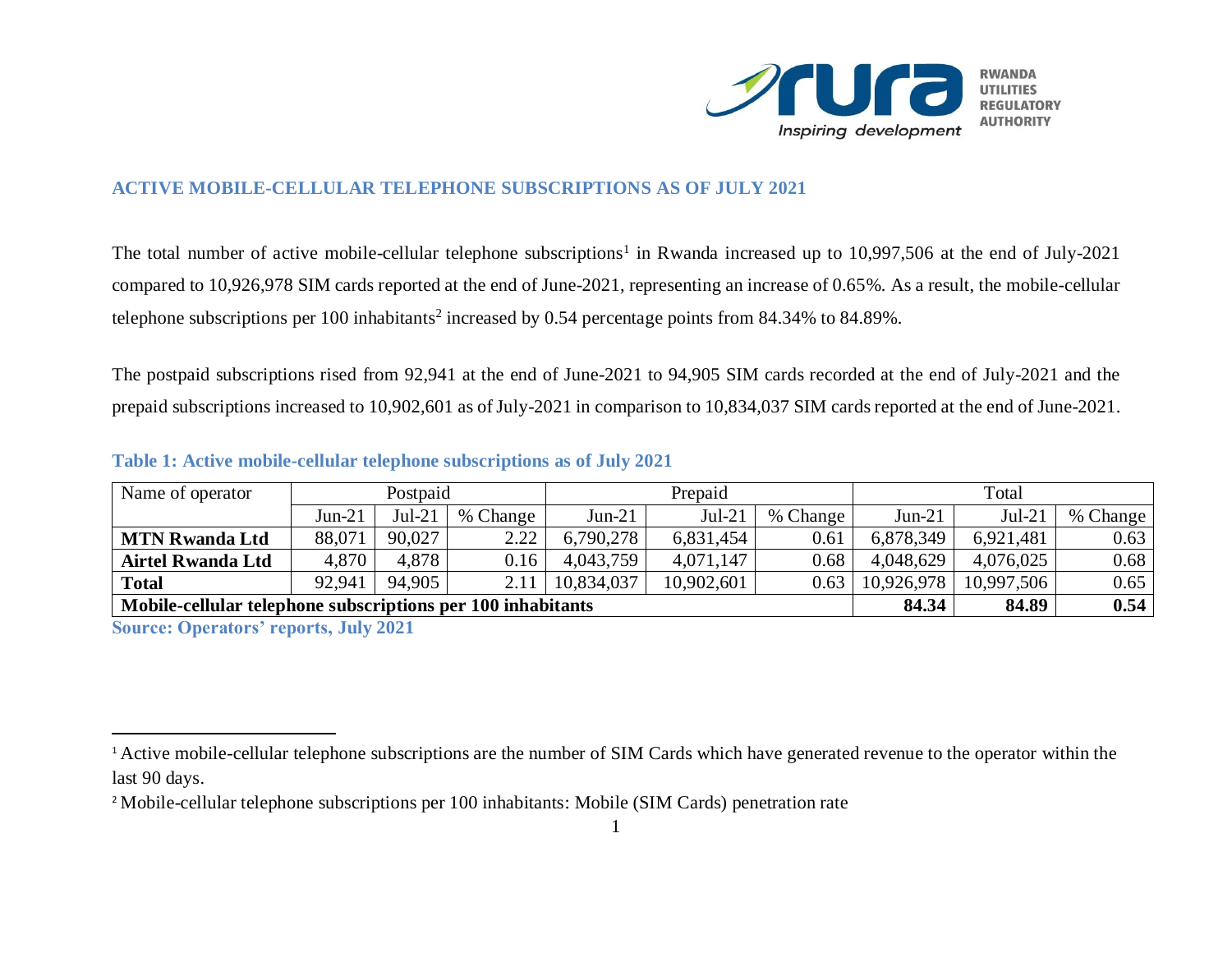

The Mobile Penetration Rate that refers to the number of active SIM cards per total projected population recorded at the end of July-2021 was 84.89 percent.



**Figure 1: Mobile-cellular telephone subscriptions per 100 inhabitants as of July 2021**

**Source: Operators' reports, July 2021**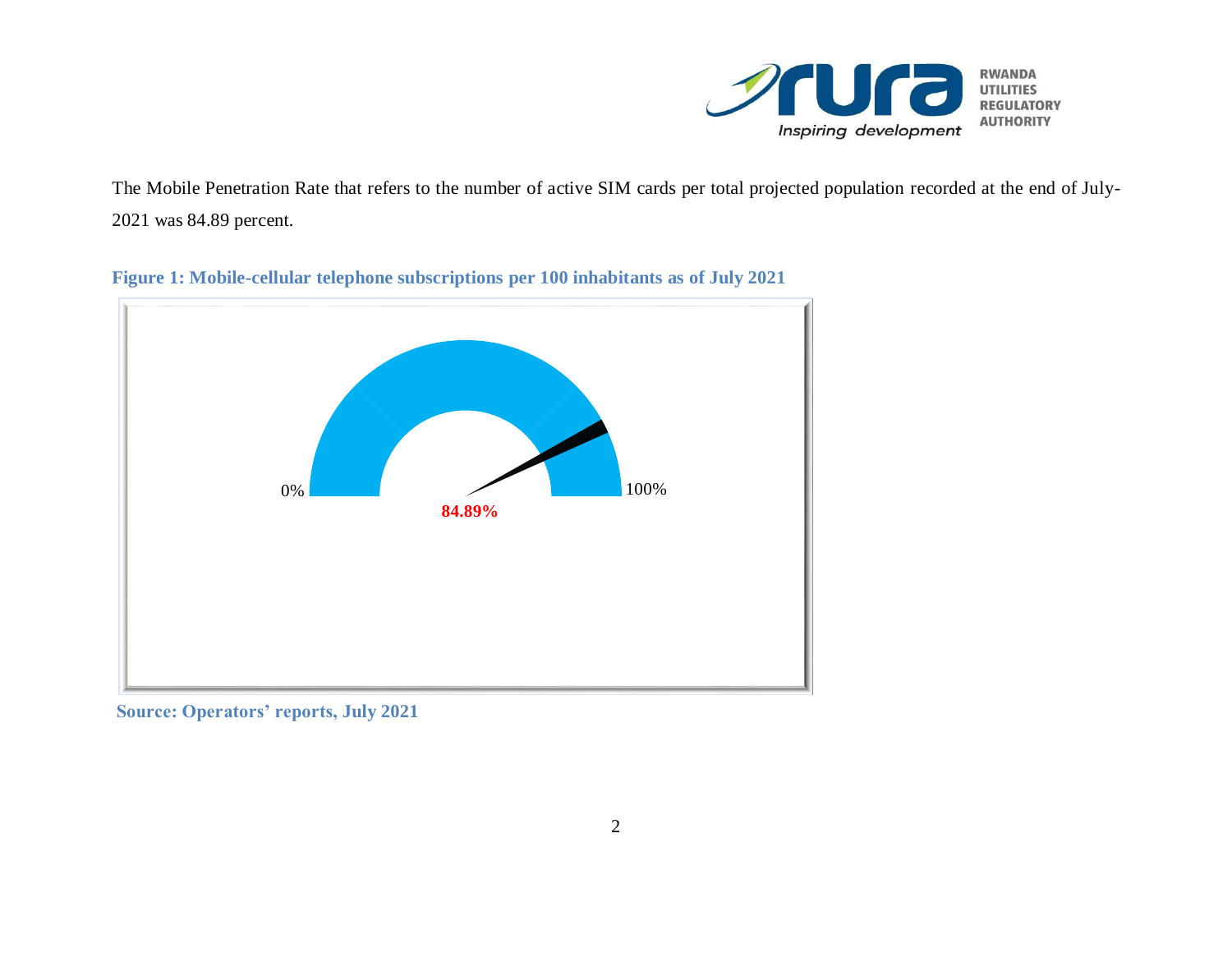

The mobile-cellular telephone subscriptions market shares for MTN Rwanda Ltd and Airtel Rwanda Ltd remained constant in July 2021 at 62.9 percent and 37.1 percent respectively as illustrated in Figure 2.



**Figure 2: Market share trends for mobile-cellular telephone subscriptions per operator**

**Source: Operators' reports, July 2021**